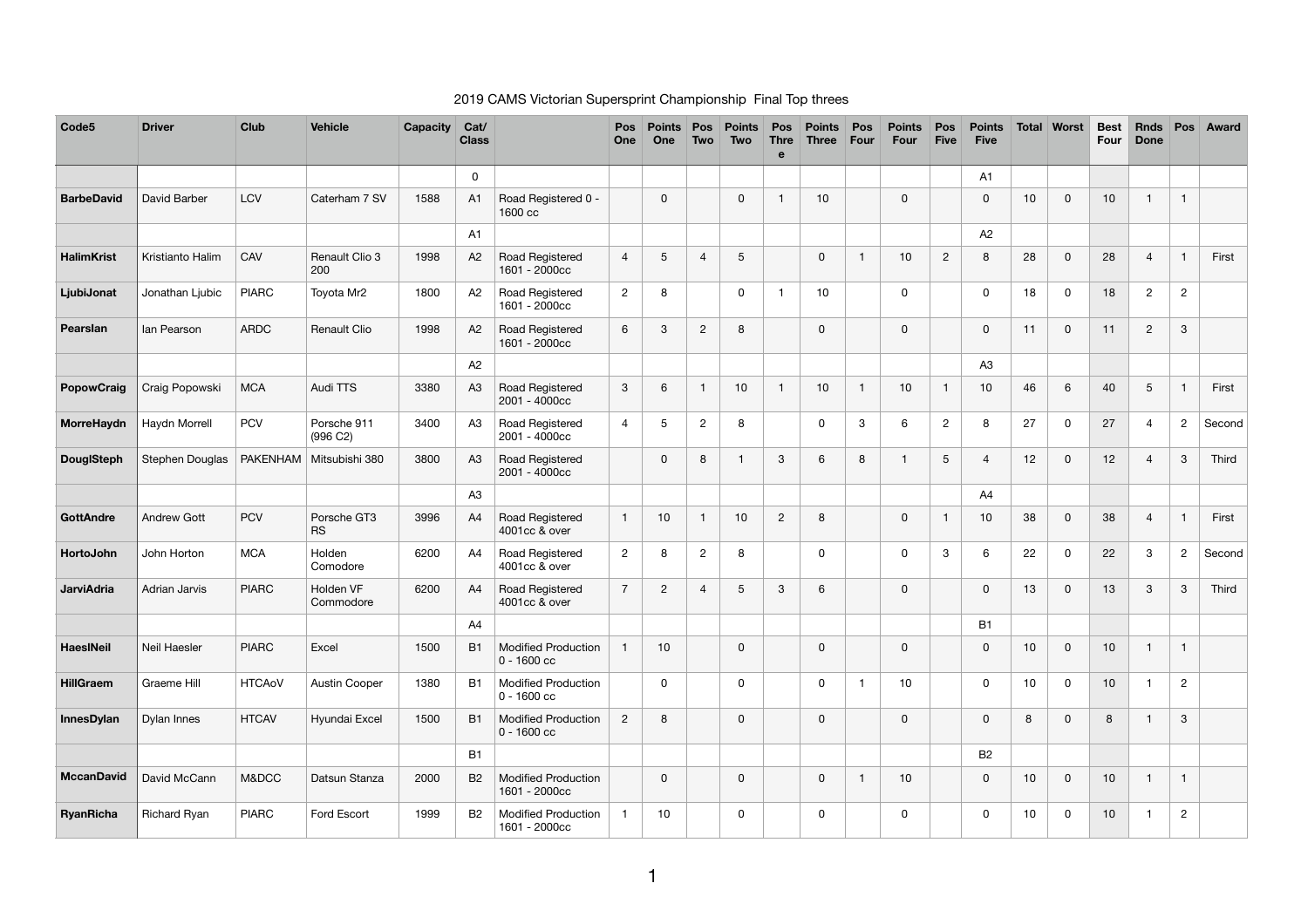| Code <sub>5</sub> | <b>Driver</b>          | <b>Club</b>    | <b>Vehicle</b>                         | <b>Capacity</b> | Cat/<br><b>Class</b> |                                              | Pos<br>One      | <b>Points</b><br>One | <b>Pos</b><br><b>Two</b> | <b>Points</b><br><b>Two</b> | <b>Pos</b><br><b>Thre</b><br>$\mathbf e$ | <b>Points</b><br><b>Three</b> | <b>Pos</b><br>Four | <b>Points</b><br><b>Four</b> | Pos<br><b>Five</b> | <b>Points</b><br><b>Five</b> | Total | Worst          | <b>Best</b><br>Four | <b>Rnds</b><br><b>Done</b> | <b>Pos</b>     | <b>Award</b> |
|-------------------|------------------------|----------------|----------------------------------------|-----------------|----------------------|----------------------------------------------|-----------------|----------------------|--------------------------|-----------------------------|------------------------------------------|-------------------------------|--------------------|------------------------------|--------------------|------------------------------|-------|----------------|---------------------|----------------------------|----------------|--------------|
|                   |                        |                |                                        |                 | <b>B2</b>            |                                              |                 |                      |                          |                             |                                          |                               |                    |                              |                    | B <sub>3</sub>               |       |                |                     |                            |                |              |
| <b>ReabuDavid</b> | David Reaburn          | <b>FCA</b>     | Mitsubishi Evo                         | 3400            | B <sub>3</sub>       | <b>Modified Production</b><br>2001 - 4000cc  |                 | 10                   | -1                       | 10                          | -1                                       | 10 <sub>1</sub>               |                    | 0                            |                    | 10                           | 40    | 0              | 40                  | 4                          | -1             | First        |
| JonesStuar        | <b>Stuart Jones</b>    | <b>PIARC</b>   | Nissan Bluebird                        | 1300            | B <sub>3</sub>       | <b>Modified Production</b><br>2001 - 4000cc  | 3               | 6                    |                          | 0                           |                                          | $\mathbf 0$                   | -1                 | 10                           |                    | $\mathbf 0$                  | 16    | $\mathbf 0$    | 16                  | $\overline{c}$             | $\overline{c}$ |              |
| AutonDylan        | Dylan Auton            | <b>PIARC</b>   | Datsun 1600                            | 2290            | B <sub>3</sub>       | <b>Modified Production</b><br>2001 - 4000cc  | $\overline{c}$  | 8                    | 5                        | 4                           |                                          | $\mathbf{0}$                  |                    | 0                            |                    | 0                            | 12    | $\mathbf 0$    | 12                  | $\overline{2}$             | 3              |              |
|                   |                        |                |                                        |                 | <b>B3</b>            |                                              |                 |                      |                          |                             |                                          |                               |                    |                              |                    | <b>B4</b>                    |       |                |                     |                            |                |              |
| <b>AdsheGreg</b>  | Greg Adshead           | <b>BMWCCoV</b> | BMW M3                                 | 5400            | <b>B4</b>            | <b>Modified Production</b><br>4001cc & over  |                 | 10                   |                          | 0                           |                                          | 0                             |                    | 0                            |                    | $\pmb{0}$                    | 10    | $\mathbf 0$    | 10                  | -1                         | $\overline{1}$ |              |
| <b>DelanBlake</b> | <b>Blake Delaney</b>   | VV8            | <b>HSV Clubsport</b><br>R <sub>8</sub> | 5967            | <b>B4</b>            | <b>Modified Production</b><br>4001cc & over  | $\overline{2}$  | 8                    |                          | $\mathbf 0$                 |                                          | $\mathbf 0$                   |                    | $\mathbf 0$                  |                    | $\mathbf 0$                  | 8     | 0              | 8                   |                            | $\overline{2}$ |              |
|                   |                        |                |                                        |                 | <b>B4</b>            |                                              |                 |                      |                          |                             |                                          |                               |                    |                              |                    | C <sub>2</sub>               |       |                |                     |                            |                |              |
| <b>SclatRicha</b> | <b>Richard Sclater</b> | M&DCC          | Ford Escort<br>mark 1                  | 1988            | C <sub>2</sub>       | <b>Modified Sedans</b><br>1601 - 2000cc      |                 | 10                   | $\mathbf{1}$             | 10                          |                                          | 10 <sup>1</sup>               | -1                 | 10                           |                    | $\pmb{0}$                    | 40    | $\mathbf 0$    | 40                  | $\overline{4}$             |                | First        |
| <b>McLeoNeil</b>  | Neil McLeod            | <b>VMCI</b>    | Morris Mini                            | 1890            | C <sub>2</sub>       | <b>Modified Sedans</b><br>1601 - 2000cc      |                 | $\mathbf 0$          | $\overline{2}$           | 8                           |                                          | $\mathbf{0}$                  |                    | 0                            |                    | 0                            | 8     | $\mathbf 0$    | 8                   | 1                          | $\overline{2}$ |              |
|                   |                        |                |                                        |                 | C <sub>2</sub>       |                                              |                 |                      |                          |                             |                                          |                               |                    |                              |                    | C <sub>3</sub>               |       |                |                     |                            |                |              |
| <b>MacleDoug</b>  | Douglas Macleod        | MCA            | Mazda RX7                              | 3980            | C <sub>3</sub>       | <b>Modified Sedans</b><br>2001 - 4000cc      | $\overline{2}$  | $\bf 8$              | -1                       | 10                          |                                          | 0                             | -1                 | 10                           |                    | $\mathbf 0$                  | 28    | $\mathbf 0$    | 28                  | $\mathbf{3}$               | - 1            | First        |
| <b>RikkeDanie</b> | Daniel Rikken          | GCC            | <b>NISSAN</b><br><b>GAZELLE</b>        | 3060            | C <sub>3</sub>       | <b>Modified Sedans</b><br>2001 - 4000cc      | $\overline{4}$  | $\overline{5}$       | $\overline{2}$           | 8                           |                                          | $\mathbf 0$                   |                    | 0                            |                    | $\mathbf 0$                  | 13    | 0              | 13                  | $\overline{2}$             | $\overline{c}$ |              |
| CallaJim          | James Callahan         | <b>IWRX</b>    | Mitsubishi<br>Evolution                | 1998            | C <sub>3</sub>       | <b>Modified Sedans</b><br>2001 - 4000cc      |                 | $\mathbf 0$          |                          | 0                           | -1                                       | 10                            |                    | 0                            |                    | $\mathbf 0$                  | 10    | $\mathbf 0$    | 10                  | - 1                        | 3              |              |
|                   |                        |                |                                        |                 | C <sub>3</sub>       |                                              |                 |                      |                          |                             |                                          |                               |                    |                              |                    | C <sub>4</sub>               |       |                |                     |                            |                |              |
| <b>SeatoAl</b>    | Al Seaton              | Delatite       | Holden<br>Commodore                    | 6000            | C <sub>4</sub>       | <b>Modified Sedans</b><br>4001cc & over      | $5\phantom{.0}$ | $\overline{4}$       | -1                       | 10                          |                                          | 10 <sub>1</sub>               | $\mathbf{3}$       | 6                            | $\sqrt{5}$         | $\overline{4}$               | 34    | $\overline{4}$ | 30                  | $\overline{5}$             |                | First        |
| PilleJohan        | Johan Pillekers        | <b>PIARC</b>   | Nissan Bluebird                        | 2500            | C <sub>4</sub>       | <b>Modified Sedans</b><br>4001cc & over      | $\overline{4}$  | $5\phantom{.0}$      |                          | $\mathbf 0$                 |                                          | $\mathbf 0$                   | $\overline{c}$     | 8                            |                    | $\boldsymbol{0}$             | 13    | $\mathbf 0$    | 13                  | $\overline{2}$             | $\overline{2}$ |              |
| <b>HarriNash</b>  | Nash Harris            | <b>VSCA</b>    | holden vn<br>commodore                 | 4983            | C <sub>4</sub>       | <b>Modified Sedans</b><br>4001cc & over      |                 | 10                   |                          | $\mathbf 0$                 |                                          | $\mathbf 0$                   |                    | $\mathbf 0$                  |                    | $\boldsymbol{0}$             | 10    | $\mathbf 0$    | 10                  | -1                         | $\mathbf{3}$   |              |
|                   |                        |                |                                        |                 | C <sub>4</sub>       |                                              |                 |                      |                          |                             |                                          |                               |                    |                              |                    | D <sub>1</sub>               |       |                |                     |                            |                |              |
| <b>ReynoPierc</b> | Pierce Reynolds        | <b>PIARC</b>   | Disio 962                              | 1000            | D <sub>1</sub>       | <b>Production Sports</b><br>Cars 0 - 1600 cc |                 | 10                   |                          | $\mathbf 0$                 |                                          | $\mathbf 0$                   |                    | 0                            |                    | $\mathbf 0$                  | 10    | $\overline{0}$ | 10                  | $\overline{\mathbf{1}}$    | $\overline{1}$ |              |
| VogtRoder         | Roderick Vogt          | AHOC           | <b>Austin Healey</b><br>Sprite         | 1440            | D <sub>1</sub>       | <b>Production Sports</b><br>Cars 0 - 1600 cc |                 | $\mathsf 0$          |                          | $\mathbf 0$                 | -1                                       | 10 <sup>1</sup>               |                    | $\mathsf{O}$                 |                    | $\mathsf{O}\xspace$          | 10    | $\mathbf 0$    | 10                  | -1                         | $\overline{2}$ |              |
|                   |                        |                |                                        |                 | D <sub>1</sub>       |                                              |                 |                      |                          |                             |                                          |                               |                    |                              |                    | D <sub>2</sub>               |       |                |                     |                            |                |              |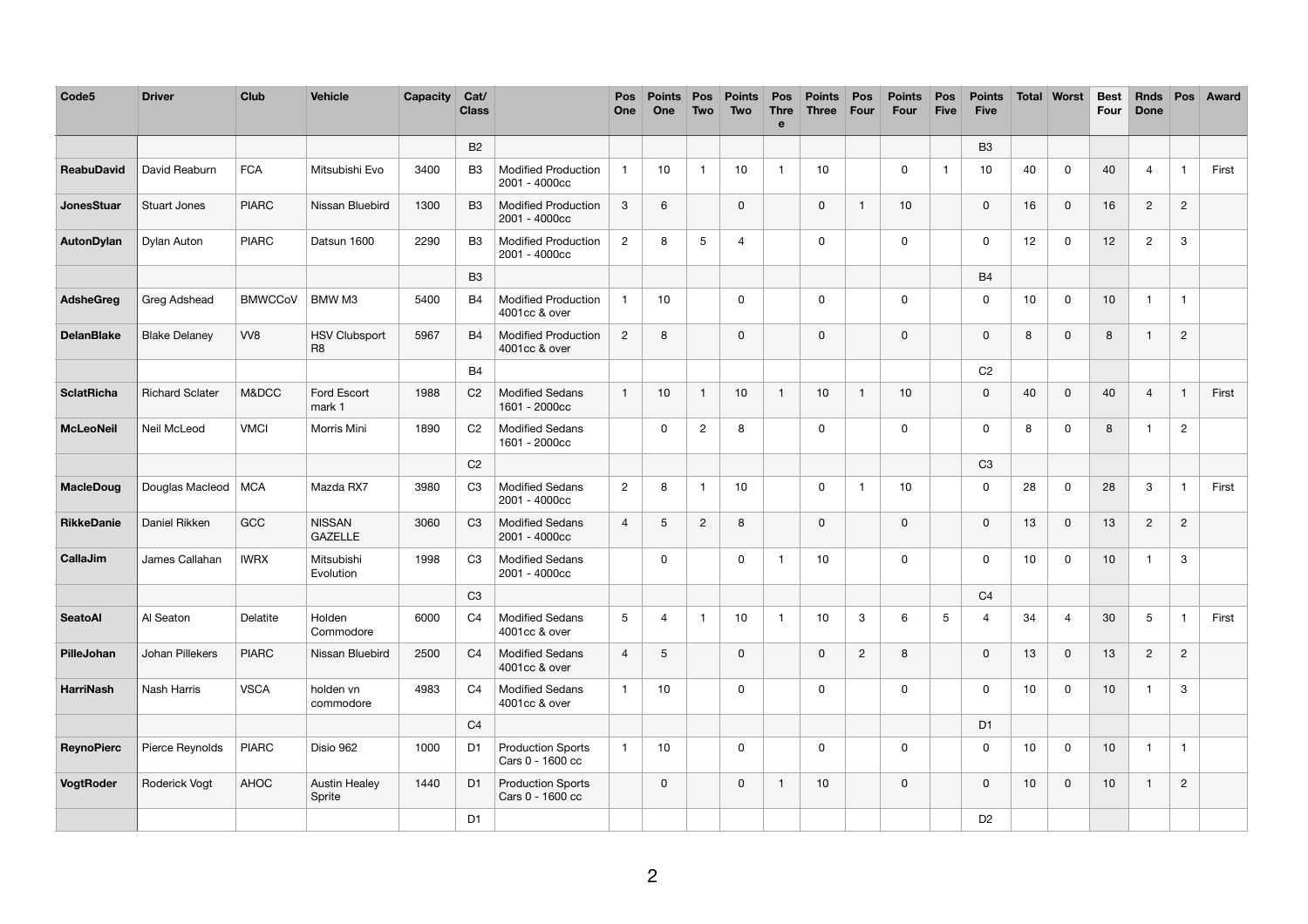| Code <sub>5</sub> | <b>Driver</b>        | <b>Club</b>     | <b>Vehicle</b>           | <b>Capacity</b> | Cat/<br><b>Class</b> |                                                | Pos<br>One     | <b>Points</b><br>One | <b>Pos</b><br>Two | <b>Points</b><br><b>Two</b> | Pos<br><b>Thre</b><br>$\mathbf e$ | <b>Points</b><br><b>Three</b> | <b>Pos</b><br>Four | <b>Points</b><br>Four | Pos<br><b>Five</b> | <b>Points</b><br><b>Five</b> | <b>Total</b> | <b>Worst</b> | <b>Best</b><br><b>Four</b> | <b>Rnds</b><br><b>Done</b> | Pos            | <b>Award</b> |
|-------------------|----------------------|-----------------|--------------------------|-----------------|----------------------|------------------------------------------------|----------------|----------------------|-------------------|-----------------------------|-----------------------------------|-------------------------------|--------------------|-----------------------|--------------------|------------------------------|--------------|--------------|----------------------------|----------------------------|----------------|--------------|
| <b>CamerAaron</b> | Aaron Cameron        | <b>VHRR</b>     | Toyota 86                | 1998            | D <sub>2</sub>       | <b>Production Sports</b><br>Cars 1601 - 2000cc |                | 10                   |                   | 0                           |                                   | $\mathbf 0$                   |                    | 0                     |                    | $\mathbf 0$                  | 10           | $\mathbf 0$  | 10                         |                            | -1             |              |
| <b>FraseDecla</b> | Declan Fraser        | Whitsunday      | Toyota 86                | 2000            | D <sub>2</sub>       | <b>Production Sports</b><br>Cars 1601 - 2000cc | $\overline{2}$ | 8                    |                   | 0                           |                                   | 0                             |                    | 0                     |                    | $\mathbf 0$                  | 8            | 0            | 8                          | -1                         | $\overline{2}$ |              |
|                   |                      |                 |                          |                 | D <sub>2</sub>       |                                                |                |                      |                   |                             |                                   |                               |                    |                       |                    | D <sub>3</sub>               |              |              |                            |                            |                |              |
| FeggaHugh         | Hugh Feggans         | <b>MCA</b>      | Porsche 911              | 2990            | D <sub>3</sub>       | <b>Production Sports</b><br>Cars 2001 - 4000cc |                | 0                    |                   | 10                          | $\overline{c}$                    | 8                             | -1                 | 10                    |                    | 10                           | 38           | 0            | 38                         | 4                          |                | First        |
| <b>ColeKim</b>    | Kim Cole             | <b>MGCC</b>     | Mazda MX-5               | 1839            | D <sub>3</sub>       | <b>Production Sports</b><br>Cars 2001 - 4000cc |                | $\mathbf 0$          |                   | 0                           | 1                                 | 10                            |                    | $\mathbf 0$           |                    | $\mathsf 0$                  | 10           | $\mathbf 0$  | 10                         | -1                         | $\sqrt{2}$     |              |
| <b>McNamBenja</b> | Benjamin<br>McNamara | MX <sub>5</sub> | Mazda MX5                | 3128            | D <sub>3</sub>       | <b>Production Sports</b><br>Cars 2001 - 4000cc |                | 10                   |                   | 0                           |                                   | 0                             |                    | $\mathbf 0$           |                    | 0                            | 10           | $\mathbf 0$  | 10                         | - 1                        | $\sqrt{3}$     |              |
|                   |                      |                 |                          |                 | D <sub>3</sub>       |                                                |                |                      |                   |                             |                                   |                               |                    |                       |                    | D <sub>4</sub>               |              |              |                            |                            |                |              |
| <b>HainsSally</b> | Sally-Anne Hains     | <b>PCV</b>      | Porsche 997<br>Turbo     | 3800            | D <sub>4</sub>       | <b>Production Sports</b><br>Cars 4001cc & over |                | 0                    | 3                 | 6                           | -1                                | 10                            | $\overline{1}$     | 10                    |                    | 10                           | 36           | $\mathbf 0$  | 36                         | $\overline{4}$             | -1             | First        |
| <b>MackWayne</b>  | Wayne Mack           | <b>FCA</b>      | <b>FERRARI</b><br>458GT3 | 4570            | D <sub>4</sub>       | <b>Production Sports</b><br>Cars 4001cc & over |                | $\mathbf 0$          | -1                | 10                          |                                   | $\mathbf 0$                   |                    | $\mathbf 0$           |                    | $\pmb{0}$                    | 10           | $\mathbf 0$  | 10                         | -1                         | $\sqrt{2}$     |              |
| <b>FitzgPeter</b> | Peter Fitzgerald     | <b>PCV</b>      | Porsche 997              | 6460            | D <sub>4</sub>       | <b>Production Sports</b><br>Cars 4001cc & over |                | $\boldsymbol{0}$     | $\overline{c}$    | 8                           |                                   | 0                             |                    | 0                     |                    | $\mathbf 0$                  | 8            | 0            | 8                          |                            | $\mathbf{3}$   |              |
|                   |                      |                 |                          |                 | D <sub>4</sub>       |                                                |                |                      |                   |                             |                                   |                               |                    |                       |                    | E1                           |              |              |                            |                            |                |              |
| NothaRyan         | Ryan Nothard         | <b>PIARC</b>    | Zedvee Formula<br>Vee    | 1200            | E1                   | Sports Racers &<br>Similar Formula Vee         | $\overline{2}$ | 8                    | $\overline{c}$    | 8                           | - 1                               | 10                            | -1                 | 10                    |                    | 10                           | 46           | 8            | 38                         | 5                          | - 1            | First        |
| <b>BurdeBrett</b> | <b>Brett Burden</b>  | FormV           | Sabre 02 2013            | 1699            | E <sub>1</sub>       | Sports Racers &<br>Similar Formula Vee         |                | 10                   |                   | 0                           |                                   | $\mathbf 0$                   |                    | $\mathbf 0$           |                    | $\mathbf 0$                  | 10           | $\mathbf 0$  | 10 <sup>1</sup>            |                            | $\overline{2}$ |              |
| <b>ButchSteph</b> | Stephen Butcher      | <b>ARDC</b>     | Formula Vee<br>Stinger   | 1600            | E <sub>1</sub>       | Sports Racers &<br>Similar Formula Vee         |                | $\mathbf 0$          |                   | 10                          |                                   | $\mathbf 0$                   |                    | $\mathbf 0$           |                    | $\mathbf 0$                  | 10           | $\mathbf 0$  | 10                         |                            | $\mathbf{3}$   |              |
|                   |                      |                 |                          |                 | E1                   |                                                |                |                      |                   |                             |                                   |                               |                    |                       |                    | E2                           |              |              |                            |                            |                |              |
| <b>NowlaPeter</b> | Peter Nowlan         | LCV             | <b>NRC Bullet</b>        | 1997            | E2                   | Sports Racers &<br>Similar Clubman &<br>F.Ford |                | 10                   |                   | $\mathbf 0$                 | - 1                               | 10                            |                    | $\mathbf 0$           |                    | $\mathsf 0$                  | 20           | $\mathbf 0$  | 20                         | $\overline{2}$             | -1             |              |
| <b>MilesJonat</b> | Jonathan Miles       | <b>PIARC</b>    | Formula Ford<br>Kent     | 1600            | E2                   | Sports Racers &<br>Similar Clubman &<br>F.Ford | $\overline{2}$ | 8                    |                   | $\mathbf 0$                 |                                   | $\mathbf 0$                   |                    | $\mathbf 0$           |                    | $\mathbf 0$                  | 8            | $\mathbf 0$  | 8                          | $\overline{1}$             | $\overline{2}$ |              |
|                   |                      |                 |                          |                 | E2                   |                                                |                |                      |                   |                             |                                   |                               |                    |                       |                    | G <sub>1</sub>               |              |              |                            |                            |                |              |
| <b>HarriFrank</b> | <b>Frank Harris</b>  | <b>MASERATI</b> | Van Dieman RF<br>86      | 1600            | G <sub>1</sub>       | Historics Sports &<br>Touring 0 - 2000cc       |                | $\mathsf 0$          |                   | $\mathsf{O}$                |                                   | $\mathbf 0$                   | $\mathbf{1}$       | 10                    |                    | $\mathsf{O}\xspace$          | 10           | $\mathsf 0$  | 10                         | -1                         | -1             |              |
| HedgeJeffr        | Jeffrey Hedger       | <b>MGCC</b>     | MGB GT                   | 1845            | G <sub>1</sub>       | Historics Sports &<br>Touring 0 - 2000cc       |                | $\mathbf 0$          |                   | 0                           | $\overline{1}$                    | 10                            |                    | $\mathbf 0$           |                    | $\mathbf 0$                  | 10           | $\mathbf 0$  | 10                         | $\overline{\mathbf{1}}$    | $\overline{2}$ |              |
|                   |                      |                 |                          |                 | G1                   |                                                |                |                      |                   |                             |                                   |                               |                    |                       |                    | G2                           |              |              |                            |                            |                |              |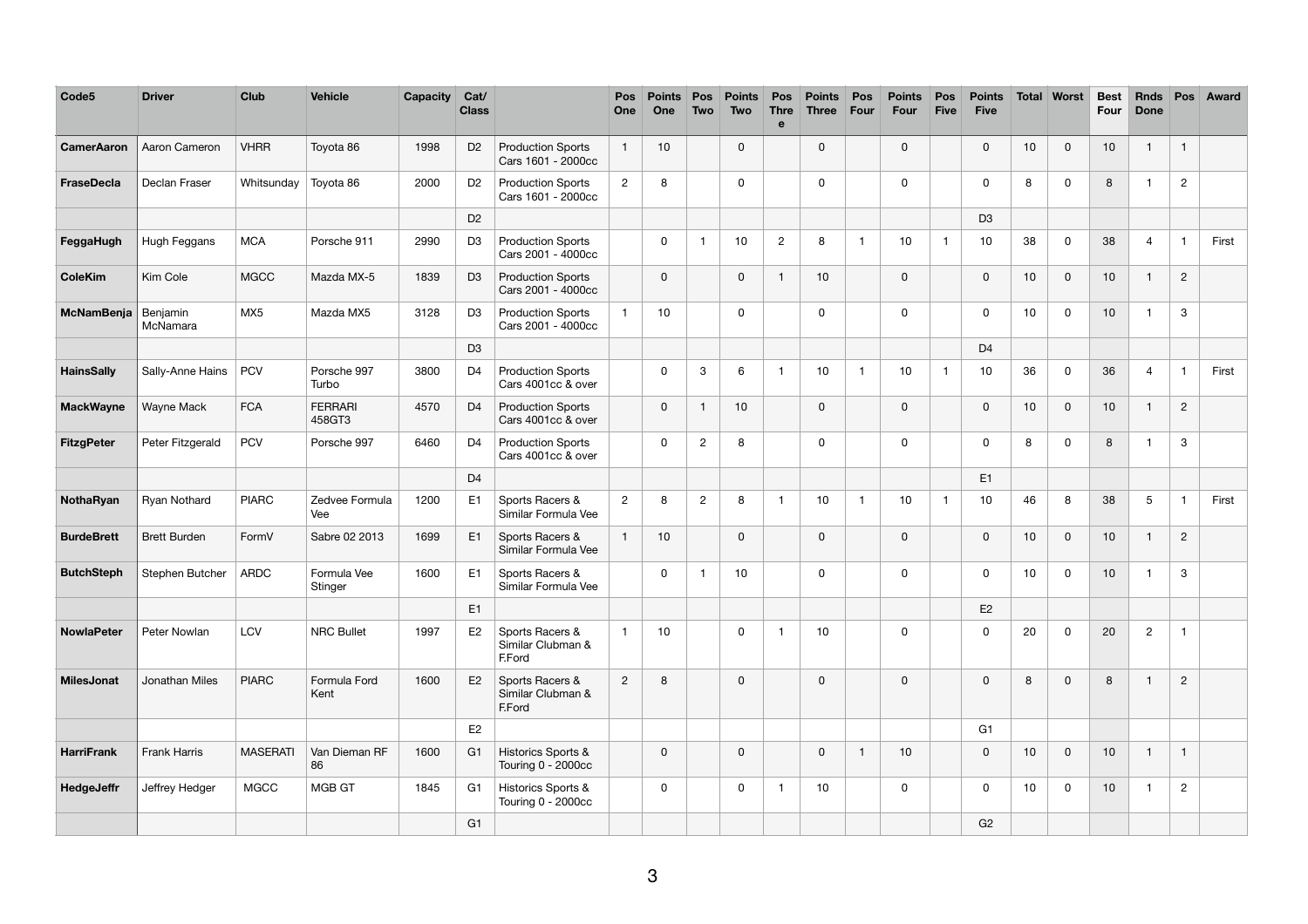| Code <sub>5</sub> | <b>Driver</b>          | <b>Club</b>   | <b>Vehicle</b>         | <b>Capacity</b> | Cat/<br><b>Class</b> |                                                | Pos<br>One     | <b>Points</b><br>One | <b>Pos</b><br>Two | <b>Points</b><br><b>Two</b> | Pos<br><b>Thre</b><br>$\mathbf e$ | <b>Points</b><br><b>Three</b> | <b>Pos</b><br>Four | <b>Points</b><br>Four     | Pos<br><b>Five</b> | <b>Points</b><br><b>Five</b> | <b>Total</b> | <b>Worst</b>   | <b>Best</b><br><b>Four</b> | <b>Rnds</b><br><b>Done</b> | Pos                     | <b>Award</b> |
|-------------------|------------------------|---------------|------------------------|-----------------|----------------------|------------------------------------------------|----------------|----------------------|-------------------|-----------------------------|-----------------------------------|-------------------------------|--------------------|---------------------------|--------------------|------------------------------|--------------|----------------|----------------------------|----------------------------|-------------------------|--------------|
| <b>ClempAndy</b>  | Andy Clempson          | <b>HTCAoV</b> | Ford Mustang           | 5800            | G <sub>2</sub>       | Historics Sports &<br>Touring 2001cc &<br>over |                | $\mathbf 0$          |                   | 0                           |                                   | 0                             | -1                 | 10                        |                    | 0                            | 10           | $\mathbf 0$    | 10                         | -1                         | $\mathbf 1$             |              |
|                   |                        |               |                        |                 | G <sub>2</sub>       |                                                |                |                      |                   |                             |                                   |                               |                    |                           |                    | J1                           |              |                |                            |                            |                         |              |
| HomutJacob        | Jacob<br>Homutowsky    |               | Hyundai Excel          | 1500            | J1                   | Non Logbooked 0 -<br>1600 cc                   |                | $\boldsymbol{0}$     | -1                | 10                          |                                   | $\mathbf 0$                   |                    | $\mathbf 0$               |                    | 0                            | 10           | $\mathbf 0$    | 10                         | -1                         | $\overline{\mathbf{1}}$ |              |
| IppolJack         | Jack Ippolito          |               | Hyundai Excel          |                 | J1                   | Non Logbooked 0 -<br>1600 cc                   |                | $\boldsymbol{0}$     |                   | 0                           |                                   | $\mathbf 0$                   |                    | $\mathbf 0$               |                    | 10                           | 10           | $\mathbf 0$    | 10                         | -1                         | $\overline{2}$          |              |
| <b>WalteBrent</b> | <b>Brent Walters</b>   | Toyota        | Toyota Corolla         | 1600            | J1                   | Non Logbooked 0 -<br>1600 cc                   |                | $\mathbf 0$          |                   | 0                           | -1                                | 10                            |                    | $\mathbf 0$               |                    | $\mathsf 0$                  | 10           | $\mathbf 0$    | 10                         | -1                         | 3                       |              |
|                   |                        |               |                        |                 | J1                   |                                                |                |                      |                   |                             |                                   |                               |                    |                           |                    | J2                           |              |                |                            |                            |                         |              |
| <b>DelleRodne</b> | Rodney Deller          | West          | Peugeot 206<br>GTi 180 | 1997            | J2                   | Non Logbooked<br>1601 - 2000cc                 |                | $\mathbf 0$          |                   | 0                           | $\overline{\phantom{a}}$          | 10                            | 4                  | $\overline{5}$            | $\overline{2}$     | 8                            | 23           | $\mathbf 0$    | 23                         | 3                          |                         | First        |
| HomutAdam         | Adam<br>Homutowsky     | <b>CCRMIT</b> | TOYOTA 86              | 2000            | J2                   | Non Logbooked<br>1601 - 2000cc                 |                | $\boldsymbol{0}$     | -1                | 10                          |                                   | $\mathbf 0$                   |                    | $\mathbf 0$               |                    | $\mathsf 0$                  | 10           | $\mathsf 0$    | 10                         | -1                         | $\overline{2}$          |              |
| LowZhang          | Zhangzhi Low           | 86/BRZ        | Subaru BRZ             | 1998            | J2                   | Non Logbooked<br>1601 - 2000cc                 |                | $\mathsf 0$          |                   | $\mathbf 0$                 |                                   | $\mathbf 0$                   | -1                 | 10                        |                    | 0                            | 10           | $\mathbf 0$    | 10                         | - 1                        | $\mathbf{3}$            |              |
|                   |                        |               |                        |                 | J2                   |                                                |                |                      |                   |                             |                                   |                               |                    |                           |                    | J3                           |              |                |                            |                            |                         |              |
| GarlaMicha        | Michael Garland        | <b>IWRX</b>   | Subaru Impreza         | 1998            | J3                   | Non Logbooked<br>2001 - 4000cc                 |                | 10                   |                   | 0                           |                                   | 0                             | -1                 | 10                        |                    | $\mathbf 0$                  | 20           | $\mathbf 0$    | 20                         | $\overline{2}$             | -1                      |              |
| <b>PetseDanie</b> | <b>Daniel Petselis</b> | <b>FIAT</b>   | Honda Civic            | 2400            | J3                   | Non Logbooked<br>2001 - 4000cc                 |                | $\mathsf 0$          | $\mathbf 1$       | 10                          | -1                                | 10                            |                    | 0                         |                    | $\mathsf{O}\xspace$          | 20           | $\mathbf 0$    | 20                         | $\overline{c}$             | $\sqrt{2}$              |              |
| <b>CrockBarri</b> | <b>Barrie Crocker</b>  | <b>iWRX</b>   | Subaru STI             | 3400            | J3                   | Non Logbooked<br>2001 - 4000cc                 | $\overline{2}$ | $\, 8$               |                   | 0                           |                                   | $\mathbf 0$                   | 6                  | $\ensuremath{\mathsf{3}}$ | $\mathbf{3}$       | 6                            | 17           | $\mathbf 0$    | 17                         | $\mathbf{3}$               | $\mathbf{3}$            |              |
|                   |                        |               |                        |                 | J3                   |                                                |                |                      |                   |                             |                                   |                               |                    |                           |                    | J4                           |              |                |                            |                            |                         |              |
| <b>BlakeTimot</b> | Timothy<br>Blakeney    | FP&XRV        | Ford FPV F6            | 6800            | J4                   | Non Logbooked<br>4001cc & over                 |                | $10$                 | $\mathbf{1}$      | $10$                        | -1                                | 10                            |                    | $\mathbf 0$               |                    | $\mathbf 0$                  | 30           | $\mathbf 0$    | 30                         | $\mathbf{3}$               | -1                      | First        |
| <b>ScalzPeter</b> | Peter Scalzo           | <b>MCA</b>    | Nissan 350Z            | 5950            | J <sub>4</sub>       | Non Logbooked<br>4001cc & over                 | $\overline{4}$ | $\sqrt{5}$           | $\overline{4}$    | $\mathbf{3}$                | $\overline{2}$                    | 8                             | 6                  | $\mathbf{3}$              |                    | $\boldsymbol{0}$             | 19           | $\mathsf 0$    | 19                         | $\overline{4}$             | $2^{\circ}$             | Second       |
| <b>TruskLuke</b>  | Luke Truskinger        | <b>PIARC</b>  | Mazda RX7              | 6000            | J4                   | Non Logbooked<br>4001cc & over                 |                | $\mathsf 0$          |                   | 0                           |                                   | $\mathbf 0$                   | $\mathbf{2}$       | 8                         | $\overline{2}$     | 8                            | 16           | $\mathbf 0$    | 16                         | $\overline{2}$             | $\mathbf{3}$            |              |
|                   |                        |               |                        |                 | J4                   |                                                |                |                      |                   |                             |                                   |                               |                    |                           |                    | K1                           |              |                |                            |                            |                         |              |
| <b>FilliLee</b>   | Lee Filliponi          | <b>VSKC</b>   | Woodgate Evo           | 125             | K <sub>1</sub>       | Open 0 - 1600 cc                               | $\mathbf{3}$   | $6\phantom{.}6$      |                   | 0                           | $\overline{4}$                    | 5                             |                    | $\mathbf 0$               |                    | $\mathsf 0$                  | 11           | $\overline{0}$ | 11                         | $\overline{2}$             | $\mathbf{1}$            |              |
| <b>MacdoJamie</b> | Jamie<br>Macdonald     | <b>VSKC</b>   | Superkart              | 250             | K <sub>1</sub>       | Open 0 - 1600 cc                               |                | 10                   |                   | $\mathbf 0$                 |                                   | $\mathbf 0$                   |                    | $\mathsf{O}$              |                    | $\pmb{0}$                    | 10           | $\mathbf 0$    | 10                         | $\overline{\mathbf{1}}$    | $\overline{2}$          |              |
| <b>TremaBradl</b> | <b>Bradley Tremain</b> | <b>VSKC</b>   | Woodgate Evo 2         | 125             | K1                   | Open 0 - 1600 cc                               |                | $\mathbf 0$          |                   | 0                           | -1                                | 10                            |                    | 0                         |                    | $\mathbf 0$                  | 10           | $\mathbf 0$    | 10                         | $\overline{\mathbf{1}}$    | $\mathbf{3}$            |              |
|                   |                        |               |                        |                 | K <sub>1</sub>       |                                                |                |                      |                   |                             |                                   |                               |                    |                           |                    | K2                           |              |                |                            |                            |                         |              |